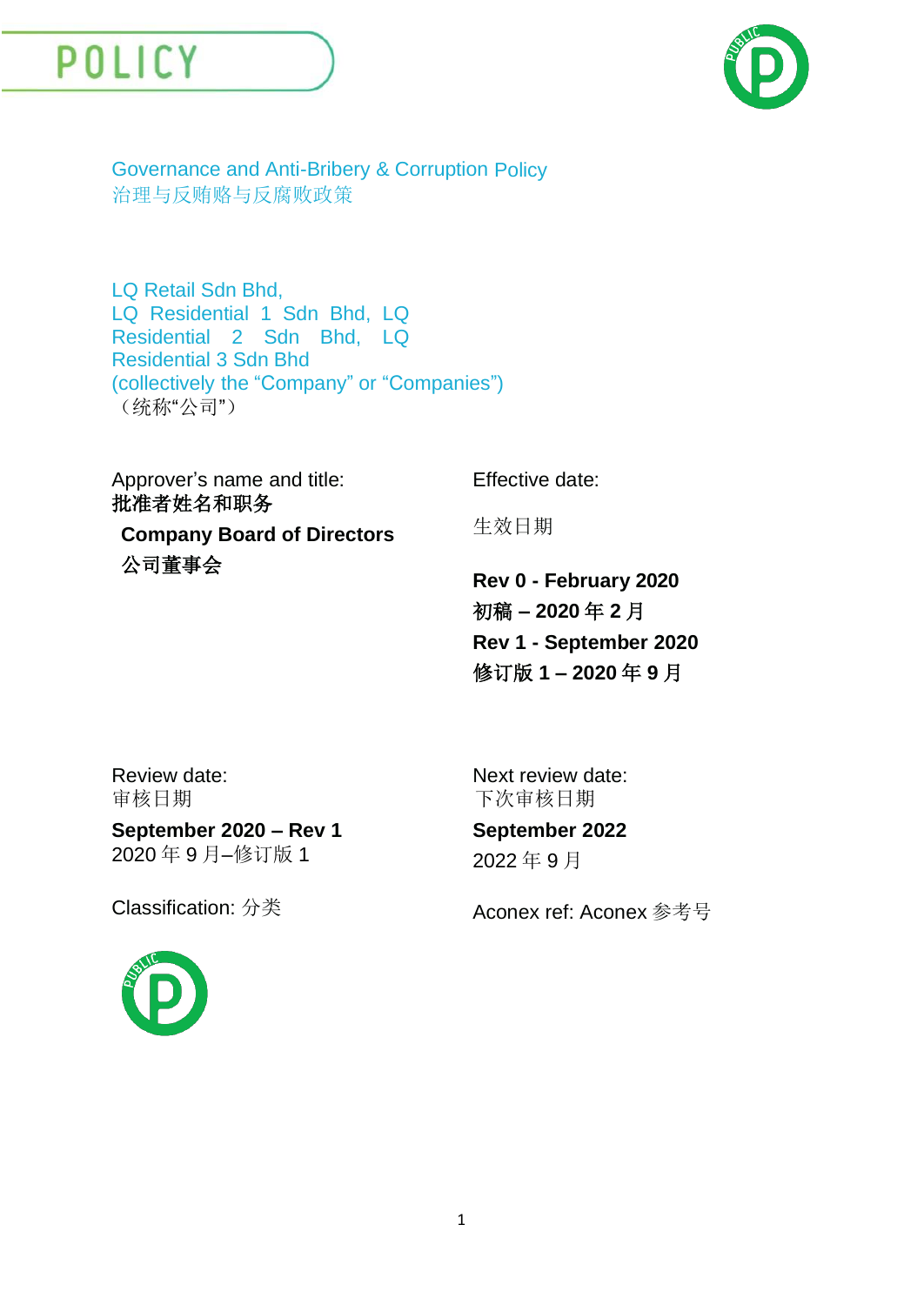POLICY



**Policy Statement** 政策声明

The Company's Board of Directors has zero-tolerance for bribery and corruption and is committed to conducting business in an ethical and honest manner, professionally and fairly with integrity and good governance in all of its business dealings and relationships.

公司董事会对贿赂和腐败行为采取零容忍态度,并致力于以道德和诚实的方式、 专业和公平的方式开展业务,在所有商业往来和合作关系中保持诚信和善政。

This Governance Policy ("**Governance Policy**" or "**Policy**") explains the standards the Company expects in the conduct of its operations and sets out the responsibilities of those carrying out the Company's business or transacting with the Company in upholding the Company's zero-tolerance policy on bribery and corruption.

本治理政策("治理政策"或"政策")列明公司在商业经营中的标准,并规定了从 事公司业务或与公司交易的人员的责任,全力维护公司对贿赂和腐败的零容忍 政策。

This Policy has been approved by the Company's Board of Directors and applies to all directors, officers and employees (if any) of the Company. 本政策已获本公司董事会批准,适用于本公司所有董事、高级职员及雇员(如 有)。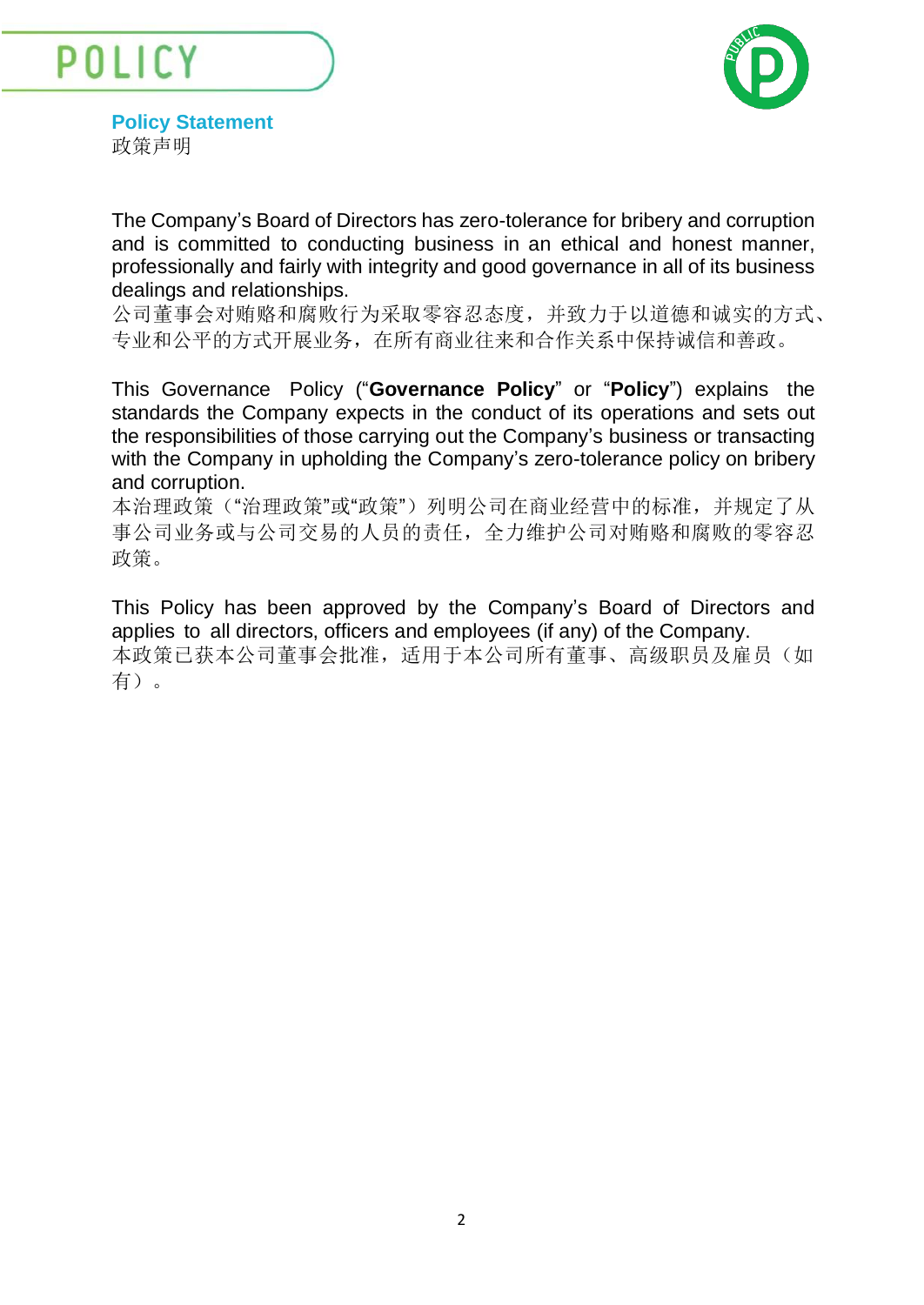

Suppliers, contractors, vendors and service providers ("**Service Providers**") engaged by the Company and any third parties with whom the Company works with are expected to:-

与公司合作的供应商、承包商和服务供应商以及任何第三方聘用的单位("服务 供应商")应该: -

- have read and understood this Policy;
- 已阅读并理解本政策;
- act consistently with the Policy in all their dealings with or in relation to the Company;
- 在与本公司或有关的所有交易中,均应遵守本政策;
- take reasonable steps to communicate this Policy to their employees, vendors, agents and third parties with whom they engage in carrying out work related to the Company.
- 采取合理措施,将本政策传达给执行与公司有关工作的员工、供应商、代理 商和第三方。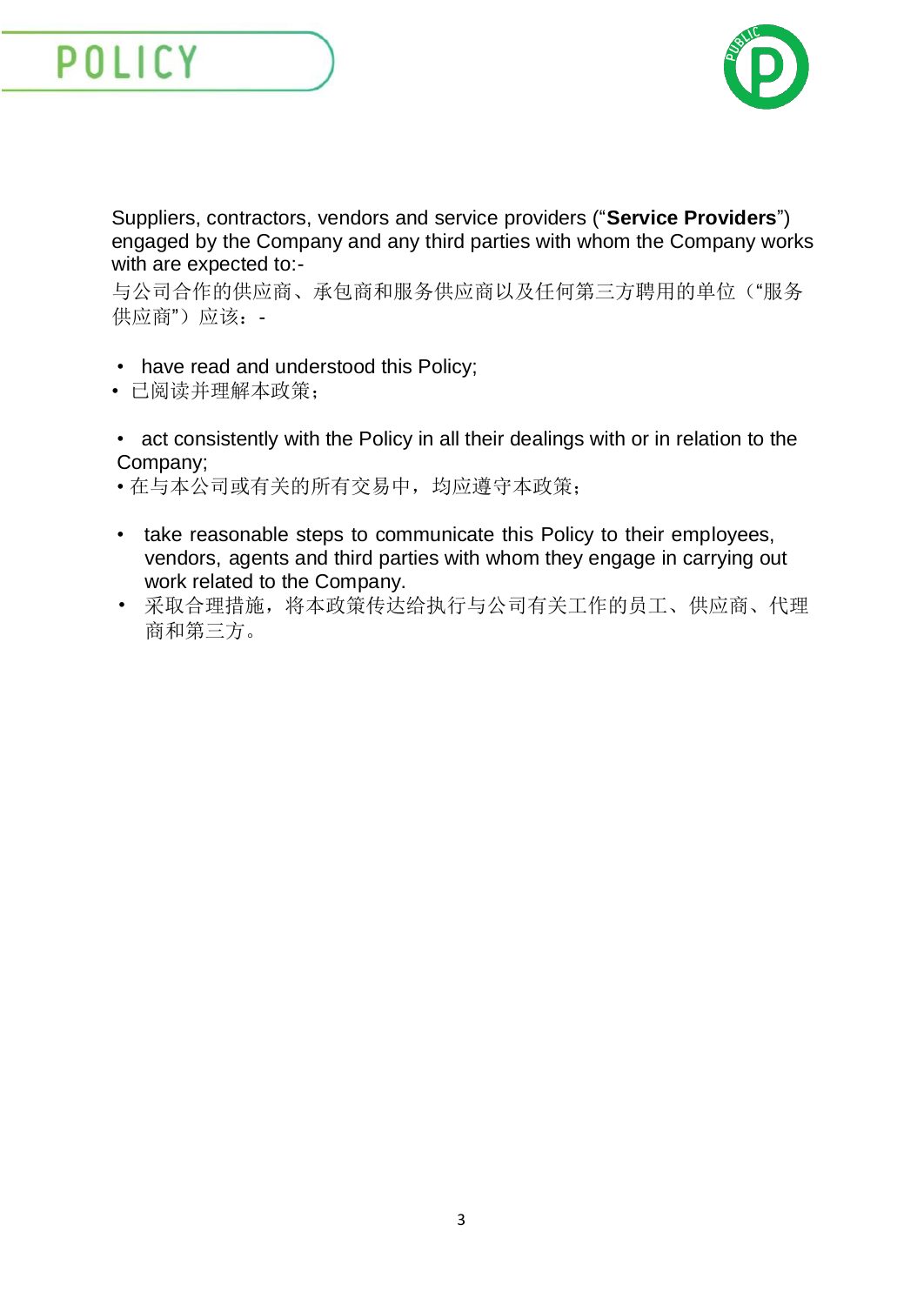POLICY



**Code of Conduct** 行为准则

| 我们必须遵守法律                                 | We must obey the lawStandards of Conduct<br>行为准则                                                                                                                                                                                                                               |
|------------------------------------------|--------------------------------------------------------------------------------------------------------------------------------------------------------------------------------------------------------------------------------------------------------------------------------|
|                                          | The Company is committed to complying with the laws<br>and regulations of Malaysia.<br>公司承诺遵守马来西亚的法律法规。                                                                                                                                                                        |
|                                          | You must respect and obey the laws and regulations<br>applicable to the Company in Malaysia.<br>您必须尊重并遵守适用于马来西亚公司的法律法规。                                                                                                                                                        |
|                                          | Where local laws, regulations, customs or norms differ<br>from this Policy, you must apply either this Policy or<br>local requirements, whichever sets the<br>higher<br>standard of behaviour.<br>如果当地法律、法规、习俗或规范与本政策有出入,在<br>取舍本政策或当地法规要求之间, 以行为标准较高者为<br>准。                  |
| We must hold those                       | <b>Contract Dealings</b>                                                                                                                                                                                                                                                       |
| we transact with to<br>the same standard | 合同处理标准                                                                                                                                                                                                                                                                         |
| 我们必须确保任何交易<br>保持相同标准                     | The company refrains from conducting business with<br>any third party suspected of wrongdoing, unless those<br>suspicions have been investigated and resolved or<br>otherwise approved by the Compliance Officer.<br>公司不与任何涉嫌不法行为的第三方开展业务,除非<br>这些可疑的不法行为已被调查和解决或经合规专员的<br>批准。 |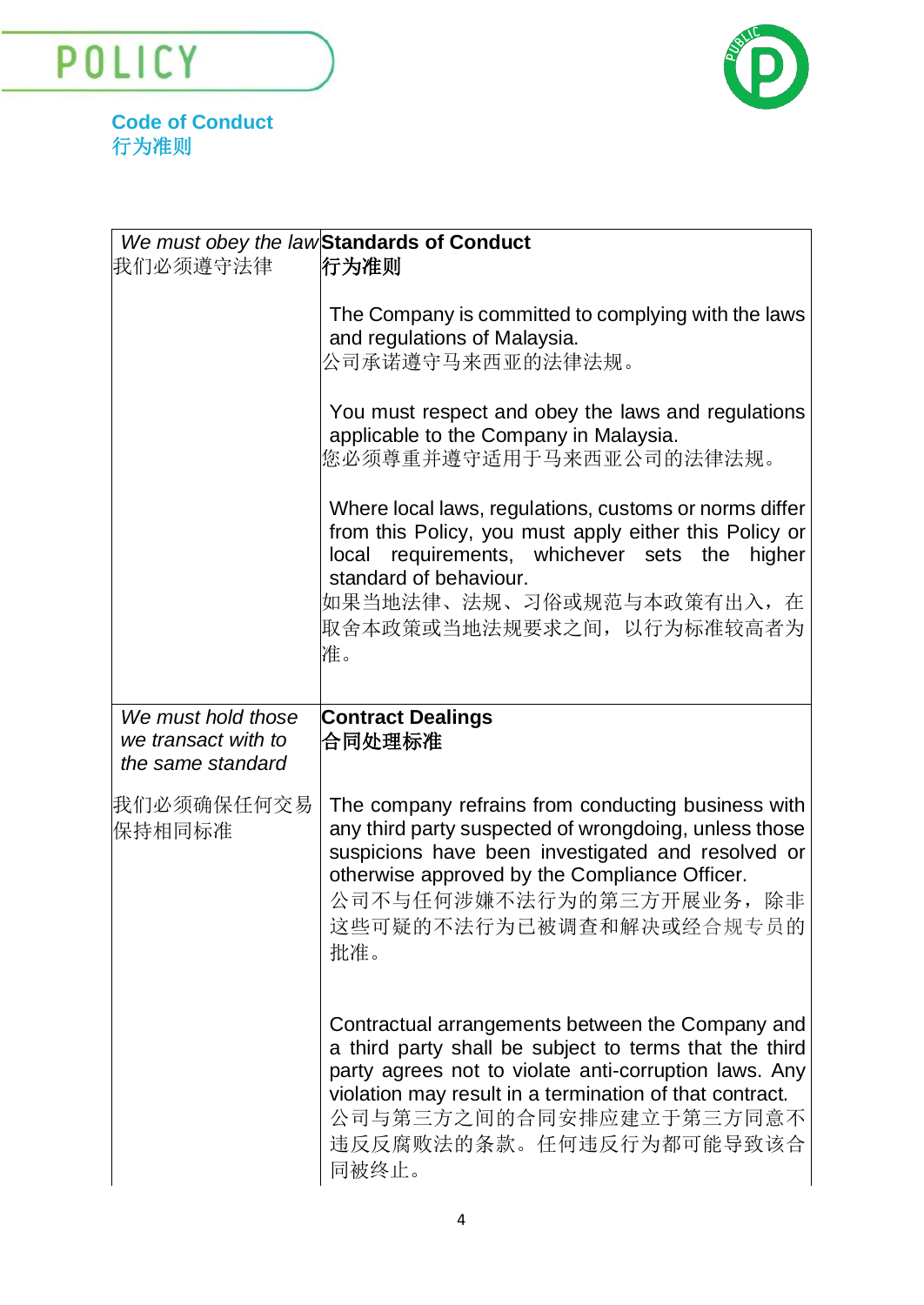

Service providers should be selected based on merit (price, product, quality, service, delivery, reliability, technical ability and other supplier aspects) and in accordance with the TRX Lifestyle Quarter Procurement Policy.

服务供应商的遴选标准应根据其强项优势,譬如价 格、产品、质量、服务、交付、可靠性、技术能力和 其他优势以及符合 TRX Lifestyle Quarter 公司的采购 政策。

Avoid preferential treatment based on individual preference, personal connections, inappropriate gifts and entertainment or any other kind of favouritism. 避免基于个人偏好、个人关系、不适当的礼物赠送和 娱乐馈赠或任何其他形式的偏袒而给予特殊待遇。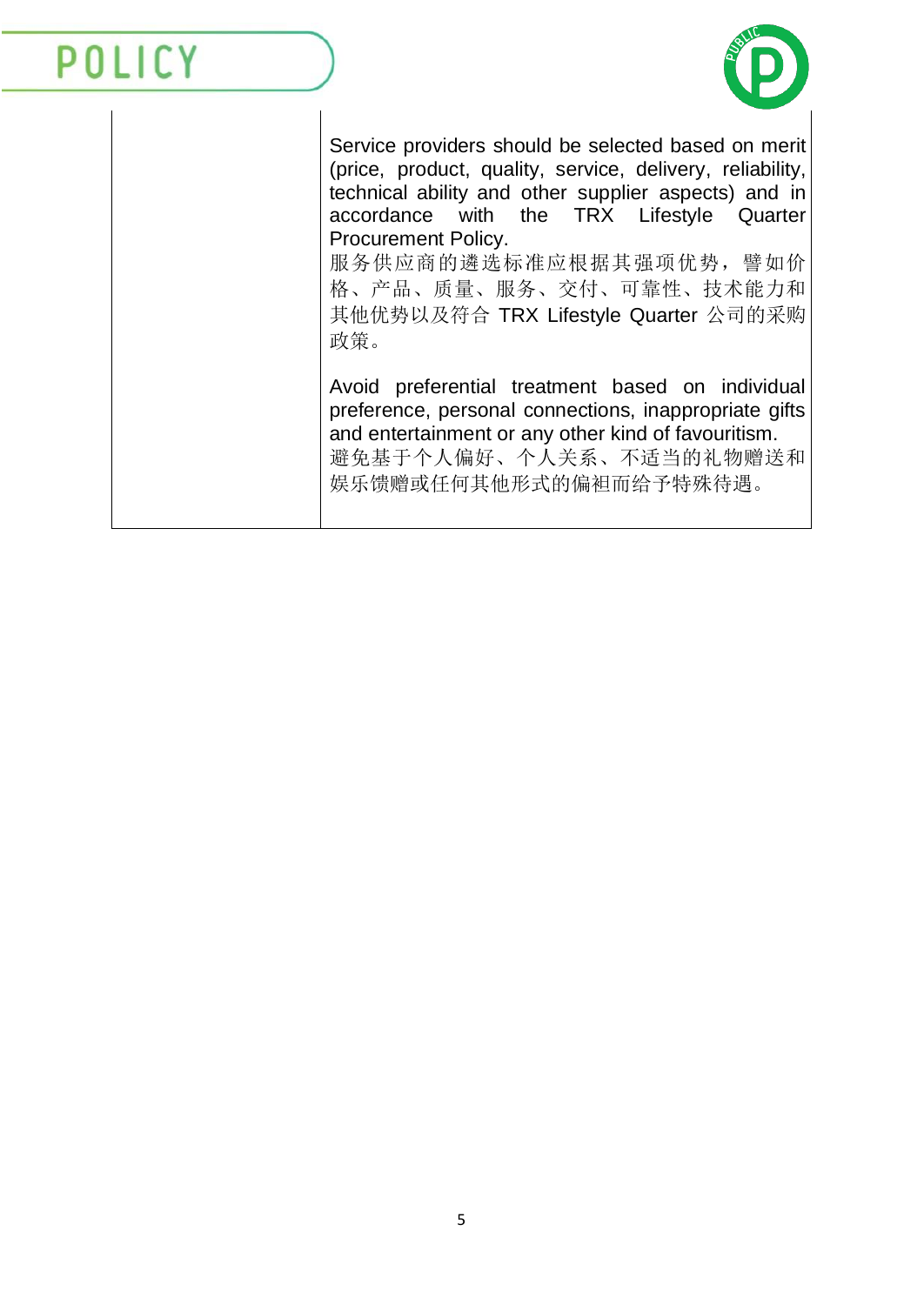

| We must be aware of<br>actual or potential<br>conflicts of interest                    | <b>Conflict of Interest</b><br>利益冲突                                                                                                                                                                                                                                                                                                                                                                                                                                       |
|----------------------------------------------------------------------------------------|---------------------------------------------------------------------------------------------------------------------------------------------------------------------------------------------------------------------------------------------------------------------------------------------------------------------------------------------------------------------------------------------------------------------------------------------------------------------------|
| 我们必须时刻警惕实<br>际或潜在的利益冲突                                                                 | A "conflict of interest" is any circumstance where the<br>personal interests of the Company's directors, officers<br>and/or employees conflict (or appear to conflict) with<br>those of the Company, or cast doubt on their ability to<br>act appropriately regarding the interests of the<br>Company. This includes any situation that benefits the<br>individual.<br>"利益冲突"是指本公司董事、高级职员和/或雇员的个<br>人利益与本公司的利益发生冲突(或潜在利益冲<br>突), 或在维护本公司利益时产生的可疑情况, 这包<br>括任何偏袒于其个人利益的情况。 |
|                                                                                        | If such a situation arises, you must declare any such<br>interest that may conflict or be perceived to conflict<br>with the Company or may otherwise adversely affect<br>the Company, by reporting the situation to the<br>Compliance Officer.<br>如果出现这种情况, 您必须向合规专员报备任何可能<br>与公司发生利益冲突或潜在利益冲突或可能对公司产<br>生负面影响的利益冲突。                                                                                                                                                      |
|                                                                                        | Failure to disclose a conflict of interest may result in<br>contractual sanction or disciplinary action.<br>任何隐瞒利益冲突将可能导致合同制裁或纪律处分。                                                                                                                                                                                                                                                                                                                                       |
|                                                                                        | If you are unsure whether a potential conflict may or<br>has arisen, or if you have any questions about conflict<br>of interest issues, you should contact the assisting<br>compliance officer.<br>如果您不确定是否可能或已经发生潜在利益冲突, 或<br>者您对利益冲突有任何疑问, 请联系合规专员助理。                                                                                                                                                                                                                   |
| We must not make<br>unauthorised gains or<br>payments, or engage<br>in corrupt conduct | <b>Gifts and Entertainment</b><br>礼物和娱乐                                                                                                                                                                                                                                                                                                                                                                                                                                   |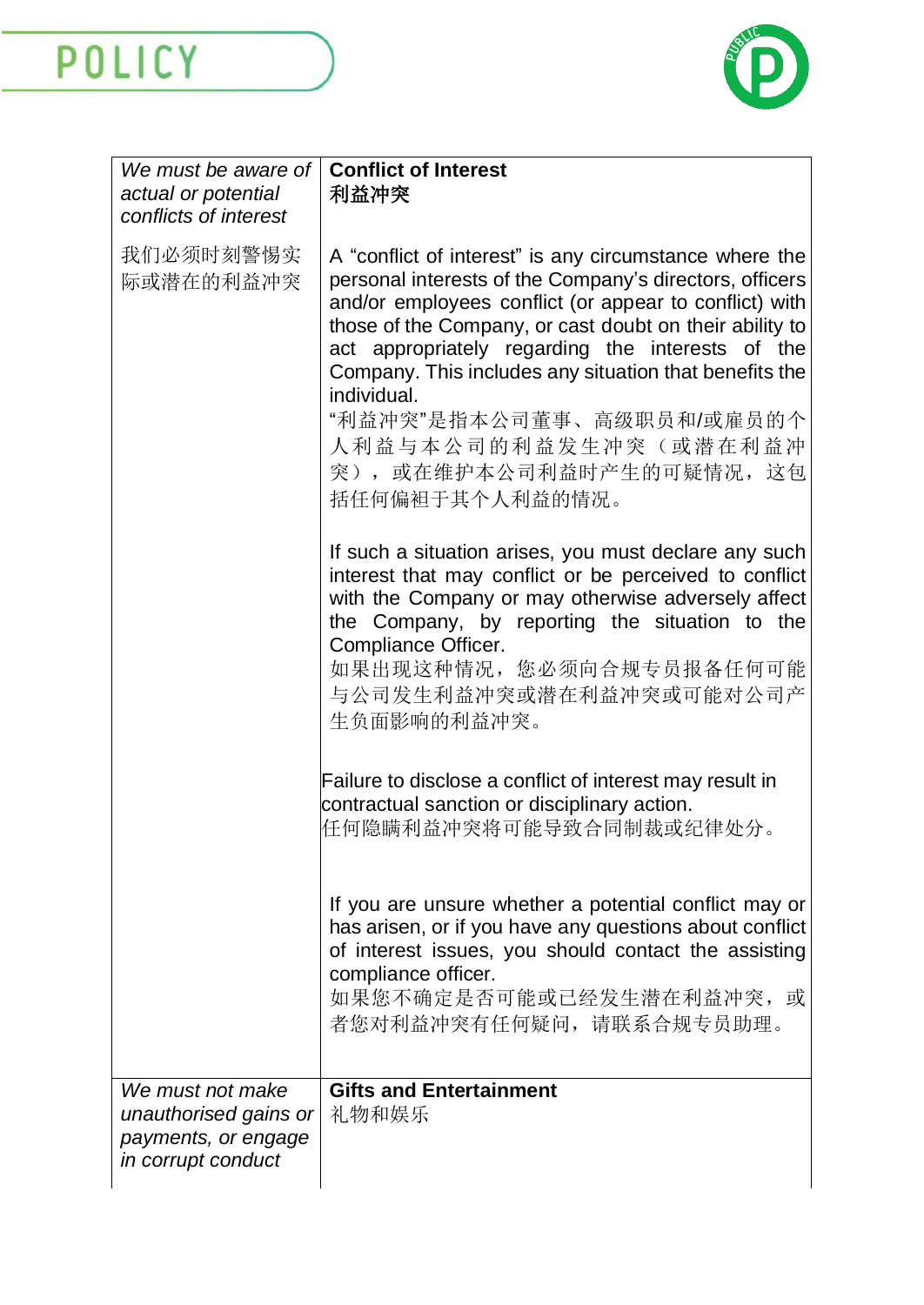

| 我们不允许收取非法<br>利益或从事舞弊行为 | As a general rule, the Company's officers and<br>employees must not give or receive anything of value<br>such as gifts, entertainment, meals, services,<br>discounts, gratuities or other gains (gifts and<br>entertainment) if the purpose of the gift or<br>entertainment is to obtain any improper advantage.                                                                                                                                                            |
|------------------------|-----------------------------------------------------------------------------------------------------------------------------------------------------------------------------------------------------------------------------------------------------------------------------------------------------------------------------------------------------------------------------------------------------------------------------------------------------------------------------|
|                        | 公司基本要求高级职员和员工不得给予或接受任何馈<br>赠物品, 譬如礼物、娱乐、膳食、服务、折扣、小费<br>或其他收益(礼物和娱乐), 尤其是此类礼品或娱乐<br>的馈赠目的是获取任何违法优势。                                                                                                                                                                                                                                                                                                                                                                          |
|                        | The Company's officers and employees should also<br>not accept or offer any gifts or entertainment to or from<br>any person who conducts business with the Company<br>without prior approval from the Compliance Officer,<br>(unless the value of the gift or entertainment is less<br>than the monetary thresholds below, and is not<br>considered inappropriate).<br>未经合规专员事先批准, 公司高级职员和员工也不得<br>接受或提供与公司开展业务的任何人员的任何礼物或<br>娱乐 (除非礼物或娱乐的价值低于以下货币价值, 且<br>不被视为不恰当的个人利益冲突)。 |
|                        | • Gifts or meals valued at RM450/- per person<br>• 每人价值 450 马币的礼物或餐饮                                                                                                                                                                                                                                                                                                                                                                                                        |
|                        | • Entertainment valued at RM750/- per person<br>•每人价值 750 马币的娱乐活动                                                                                                                                                                                                                                                                                                                                                                                                           |
|                        | The Company's directors, officers and employees may<br>only receive a gift or entertainment that exceeds the<br>monetary values above if the local cultural norms<br>dictate that it would be insulting to decline it. The gift<br>or entertainment must then be reported to the<br>management immediately, who will decide whether it<br>should be:<br>如果当地文化规范规定拒绝接受礼物或娱乐会被视为<br>一种侮辱, 则公司董事、高级职员和员工只能接受超<br>过上述货币价值的礼物或娱乐。相关礼品或娱乐必须<br>立即上报管理层,并由管理层决定是否应:               |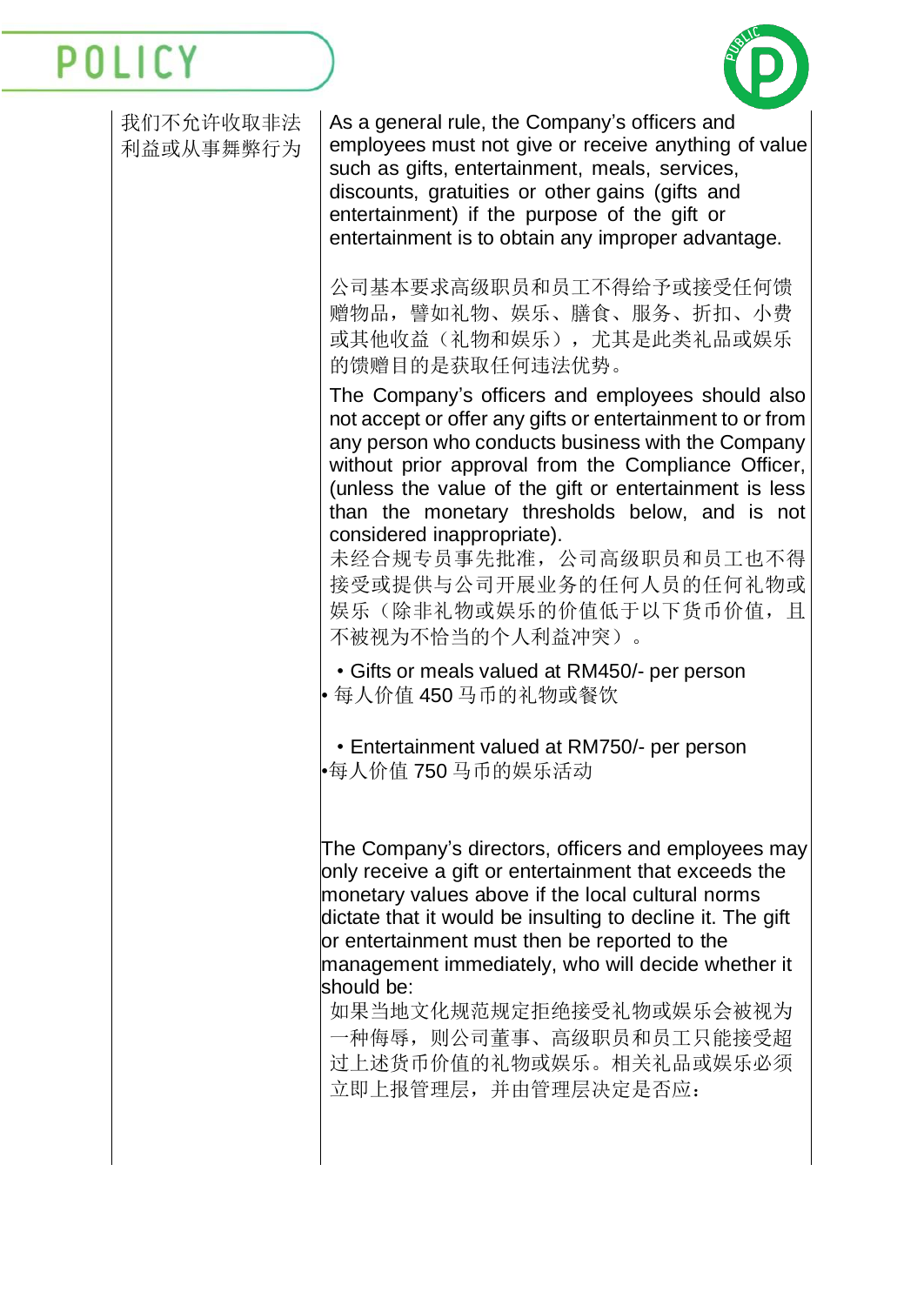#### POLICY • Retained by the recipient; •由接收者保留; • Retained for the benefit of the Company; •为公司利益而保留; • Donated to charity; or •捐赠给慈善机构;或 • Returned to the donor. •交还于捐赠者。

3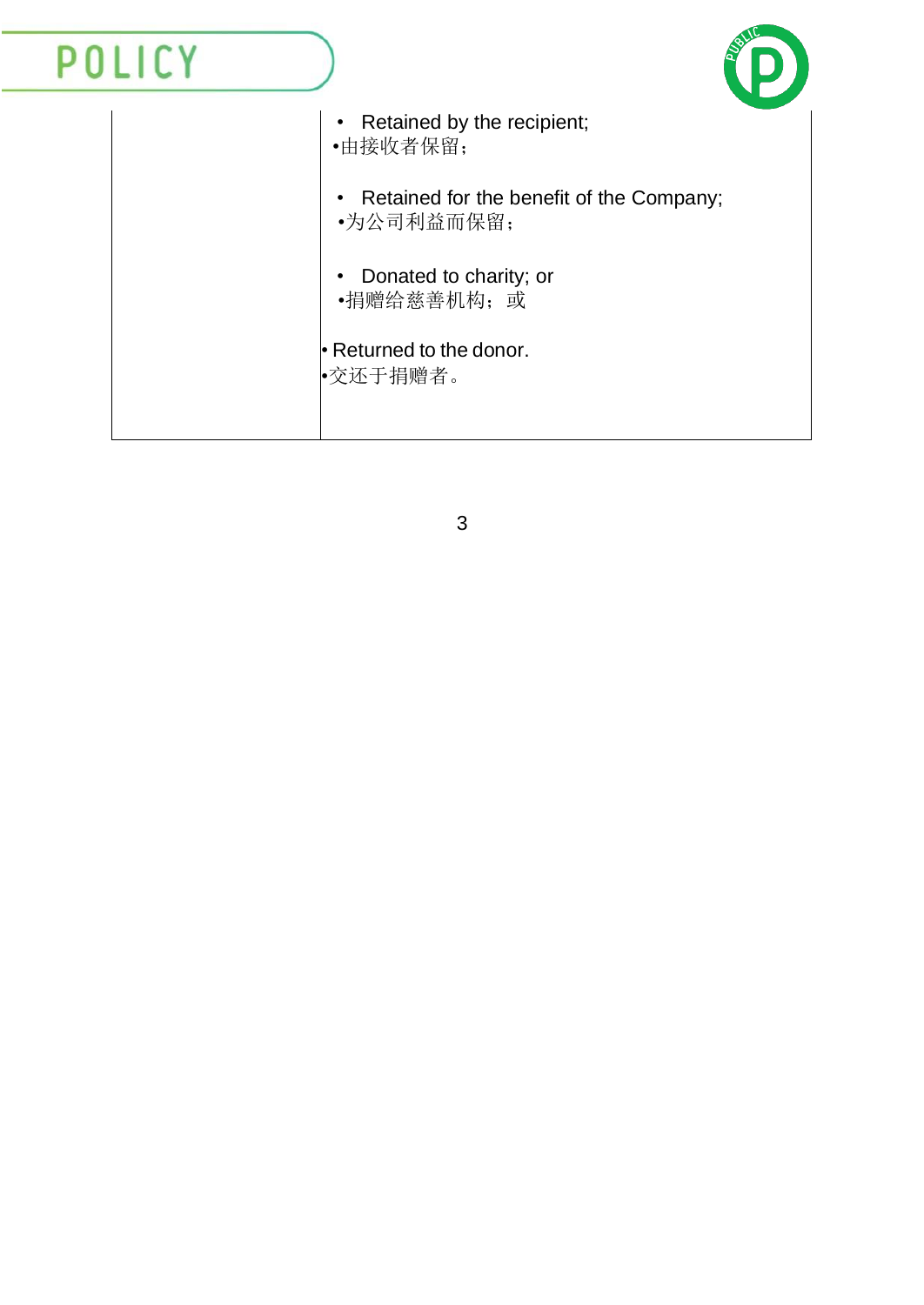

The following types of gifts and entertainment are never permissible:

以下类型的礼物和娱乐是被禁止的:

- Illegal: Any gift or entertainment that would be illegal.
- •非法:任何非法的礼物或娱乐。
- Tender or bid process: Gifts or entertainment involving parties engaged in a tender, competitive bidding process or contract negotiation.

 招标或投标过程:参与投标、竞争性招标或合同 谈判的各方所提供的礼物或娱乐。

• Gift certificates: Where the value is more than RM450;

•礼券:价值超过 450 马币的礼卷;

- Cash: Cash or cash equivalent (such as loans and securities).
- •现金:现金或等值物品(如贷款和证券)。
- Quid pro quo: Any gift or entertainment that is a 'quid pro quo' (offered for something in return).
- •交换条件:任何作为"交换条件"的礼物或娱乐活动 (以换取回报)。
- Indecent: Any gift or entertainment that is indecent, sexually oriented, does not comply with the Company's commitment to mutual respect or that otherwise might adversely affect the Company's reputation.
- 不雅: 任何不雅及性馈赠的礼物或娱乐, 皆不符合公 司互相尊重的承诺或可能对公司声誉产生不利影 响。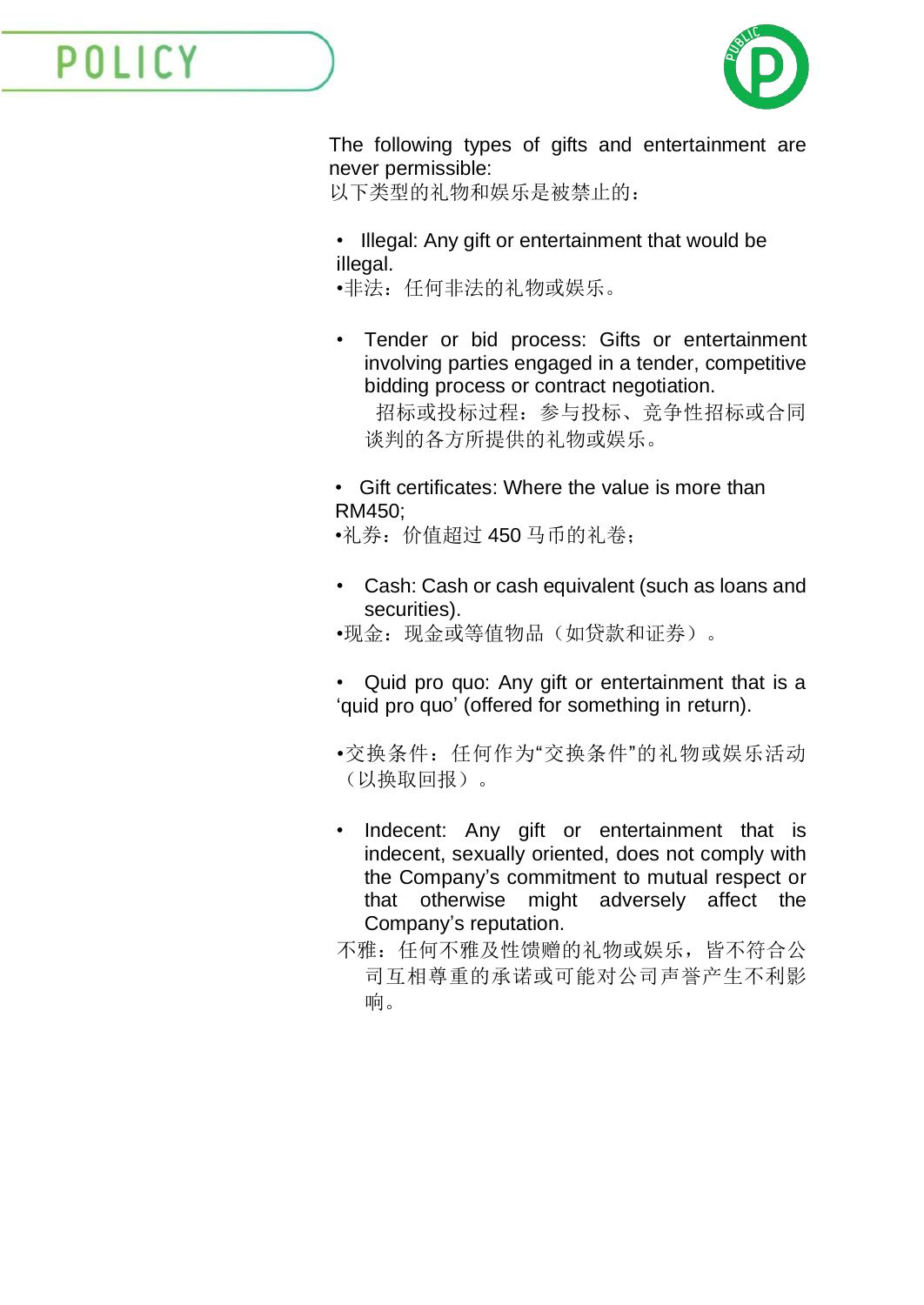

| you are offered an unacceptable gift<br>lf<br>or<br>entertainment, you must refuse it.<br>您必须拒绝任何被禁止的礼物或娱乐活动。                                                                                                                                                                                                     |
|-------------------------------------------------------------------------------------------------------------------------------------------------------------------------------------------------------------------------------------------------------------------------------------------------------------------|
| <b>Bribery and Corruption</b><br>贿赂和腐败                                                                                                                                                                                                                                                                            |
| The Company prohibits all forms of bribery and corrupt<br>conduct, including the offering, promising or giving, or<br>requesting, agreeing to receive or accepting, directly<br>or indirectly of bribes or facilitation payments to<br>anyone.<br>公司禁止任何形式的贿赂和腐败行为,包括直接或间<br>接向任何人提供、承诺或给予、或请求、同意接受或<br>接受贿赂或疏通费。 |
| You must not:<br>您不可:                                                                                                                                                                                                                                                                                             |
| • Engage in;<br>参与<br>• Induce or facilitate someone else to engage<br>in; or<br>诱导或帮助他人参与; 或·<br>Permit<br>your employees or an<br>agent<br>or<br>representative of your company to engage in,<br>•允许您的员工或您公司的代理或代表参与,                                                                                           |
| any form of bribery or corrupt conduct. This apply<br>irrespective of whether the conduct involves<br>individuals, incorporated or unincorporated<br>organisations and/or public officials.                                                                                                                       |
| 此规则皆适用于任何形式的贿赂或腐败行为, 无论行为<br>是否涉及个人、股份有限公司或非公司企业和/或公职人<br>员。                                                                                                                                                                                                                                                      |
|                                                                                                                                                                                                                                                                                                                   |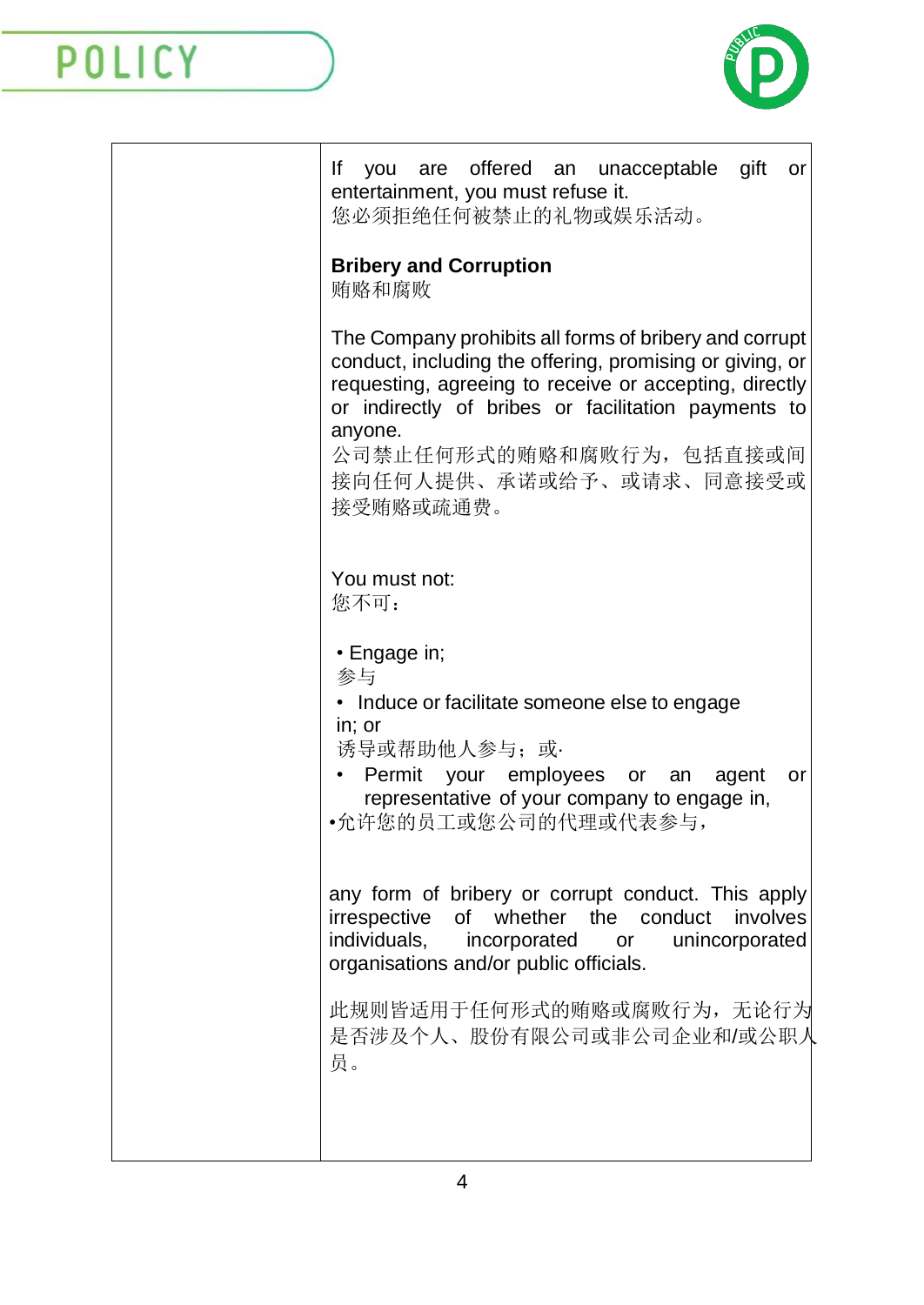

You must inform the Compliance Officer as soon as possible if, in relation to the Company's business, you are offered a bribe by anyone, if you are asked to make one, or if you have reason to believe that you are a victim of a corrupt activity.

如果在公司业务方面,有人向您行贿,或要求您行贿, 或者有理由相信您是腐败活动的受害者,您必须尽快 通知合规专员。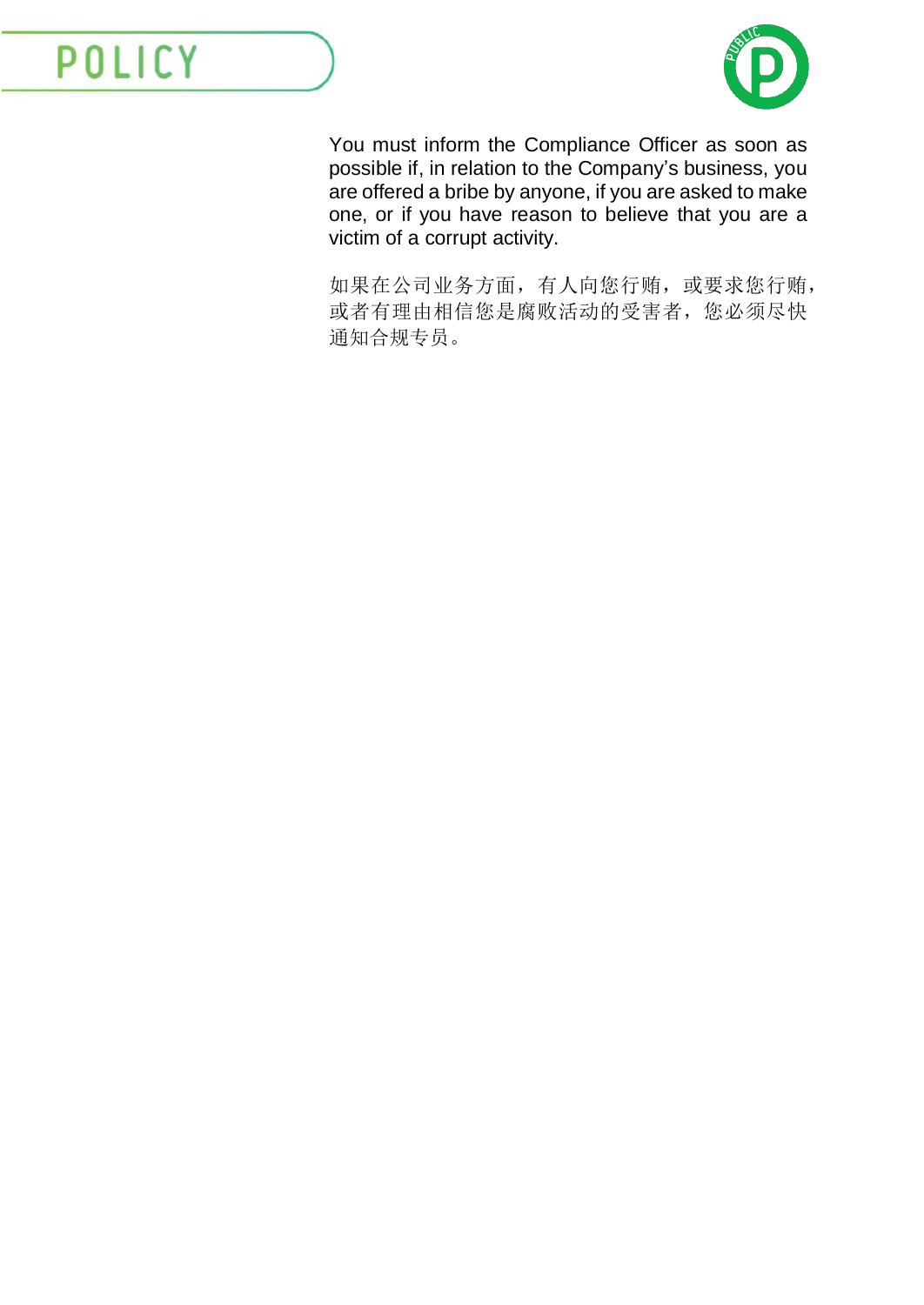

| We must not disclose        | <b>Third Party Information</b>                                                                                                                                                                                                                                                                                                                                                                                                                                                                                                                                                                                          |
|-----------------------------|-------------------------------------------------------------------------------------------------------------------------------------------------------------------------------------------------------------------------------------------------------------------------------------------------------------------------------------------------------------------------------------------------------------------------------------------------------------------------------------------------------------------------------------------------------------------------------------------------------------------------|
| confidential<br>information | 第三方信息                                                                                                                                                                                                                                                                                                                                                                                                                                                                                                                                                                                                                   |
| 我们不能透露机密信息                  | In the course of your involvement with the Company,<br>you may learn confidential information about our<br>customers, suppliers, contractors and other parties<br>with whom we conduct business. This information<br>must not be used or disclosed unless in accordance<br>with instructions from the party who provided the<br>information.<br>在参与本公司的业务过程中, 您可能会了解到有关我<br>们的客户、供应商、承包商以及与我们开展业务的其<br>他方的机密信息。除非按照信息提供方的指示, 否则<br>不得使用或披露此类信息。                                                                                                                                                                         |
|                             | <b>Company Information</b><br>公司信息                                                                                                                                                                                                                                                                                                                                                                                                                                                                                                                                                                                      |
|                             | In the course of your involvement with the Company,<br>you may come across information relating to the<br>Company's operations, strategy and finances. Unless<br>otherwise advised, you must treat all information about<br>the Company as confidential and<br>must<br>not<br>communicate any information of this nature to any<br>person who is not authorised by the Company to see<br>that information. This applies both during and after<br>your engagement with the Company.<br>在参与公司的业务过程中,您可能会接触到与公司运<br>营、战略及财务有关的信息。除非另获通知, 您必须<br>将有关公司的所有信息视为机密信息。任何人未经公<br>司授权, 不可查看或将此类信息传达给他人。此规则<br>适用于您与本公司合作期间和之后的时段。 |
| We must compete<br>fairly   | <b>Competition</b><br>竞争                                                                                                                                                                                                                                                                                                                                                                                                                                                                                                                                                                                                |
| 我们必须公平竞争                    | The Company is committed to fair competition in all<br>markets in which we operate. When competing for<br>business, we do so vigorously but fairly.                                                                                                                                                                                                                                                                                                                                                                                                                                                                     |
|                             | 公司致力于在我们涉及的所有市场上进行公平竞争。在<br>商业竞争中, 我们保持积极但公平的。                                                                                                                                                                                                                                                                                                                                                                                                                                                                                                                                                                          |
|                             | This means you must:                                                                                                                                                                                                                                                                                                                                                                                                                                                                                                                                                                                                    |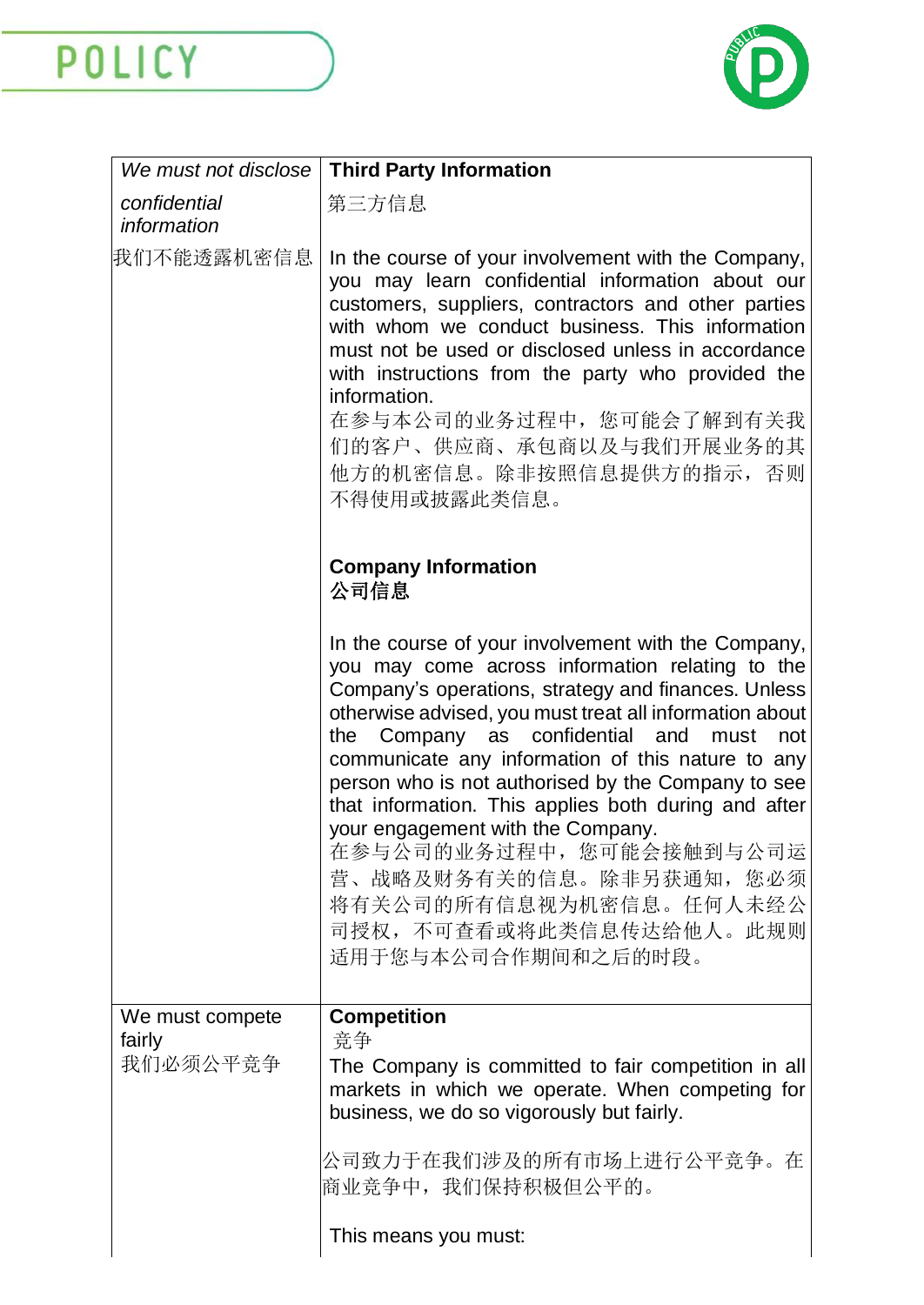P

|                              | 这意味着您必须:                                                                                                                                                                                                       |
|------------------------------|----------------------------------------------------------------------------------------------------------------------------------------------------------------------------------------------------------------|
|                              | not intentionally mislead clients,<br>business<br>partners, or competitors;<br>•不故意误导客户、商业伙伴或竞争对手;<br>•the community;<br>•社区;                                                                                  |
|                              | • only use the Company's reputation in legitimate                                                                                                                                                              |
|                              | ways; and<br>•仅以合法合规方式使用公司声誉; 和<br>refuse to associate in illegal market practices such<br>as price fixing schemes, misleading or deceptive<br>conduct, misuse of market power or bid-rigging<br>arrangements. |
|                              | • 拒绝参与非法市场行为,如违规定价操作、误导或<br>欺骗行为、滥用市场力量或操纵投标安排                                                                                                                                                                 |
| We must report<br>accurately | <b>Reporting</b>                                                                                                                                                                                               |
| 我们必须准确报告                     | 报告                                                                                                                                                                                                             |
|                              | Honest, accurate, timely and objective recording and<br>reporting of information is essential to:<br>诚实、准确、及时和客观地信息记录和报告旨在:                                                                                    |
|                              | • the Company's credibility and reputation;<br>•维护公司的公信力和声誉;                                                                                                                                                   |
|                              | meeting the Company's legal and regulatory<br>obligations;<br>•履行公司的法律和监管责任;                                                                                                                                   |
|                              | • meeting Company's responsibility to shareholders<br>And other stakeholders; and<br>•履行公司维护股东以及其他利益相关者的的责任; 和                                                                                                 |
|                              | informing and supporting the business decisions                                                                                                                                                                |
|                              | and actions.<br>告知并支持公司的业务决策和行动。                                                                                                                                                                               |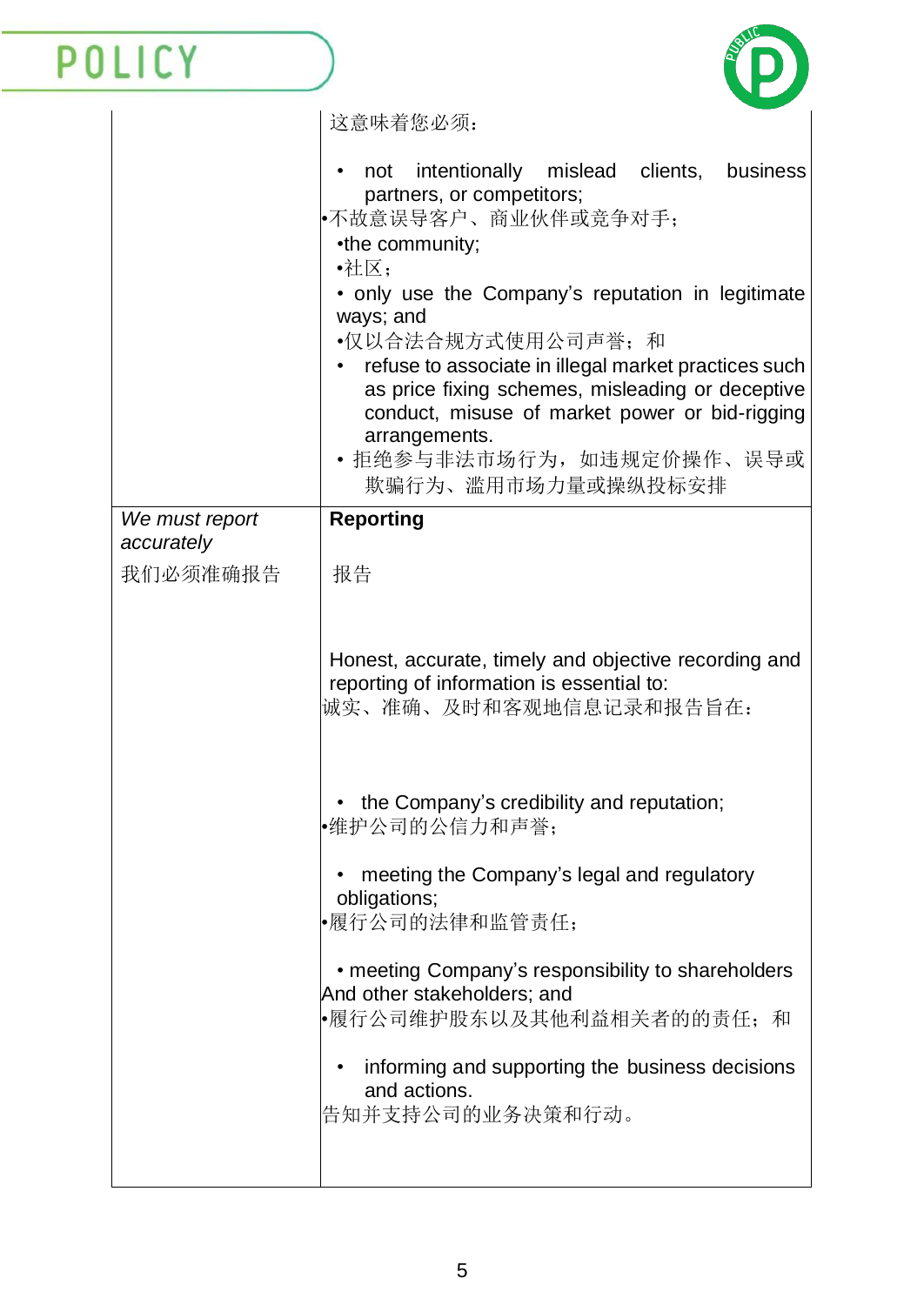

|                                     | reports that the Company prepared<br>All<br>must                                                                                                                                                                                                                                                                                                                                       |
|-------------------------------------|----------------------------------------------------------------------------------------------------------------------------------------------------------------------------------------------------------------------------------------------------------------------------------------------------------------------------------------------------------------------------------------|
|                                     | accurately reflect transactions and events. Financial<br>information must conform to generally accepted<br>accounting principles and to Malaysian Financial<br><b>Reporting Standards.</b><br>公司编制的所有报告必须准确反映交易和事件。财务信<br>息必须符合公认会计原则和马来西亚的财务报告准则。                                                                                                                                     |
|                                     | Falsifying or creating misleading information can<br>constitute fraud, and the Company does not tolerate<br>fraud of any kind.<br>伪造或制造误导性信息可构成欺诈罪行, 本公司不容<br>忍任何形式的欺诈行为。                                                                                                                                                                                                              |
|                                     | Senior financial officers and others responsible for the<br>accuracy of financial reporting are also responsible to<br>ensure proper controls are in place to achieve truthful,<br>accurate, complete, objective, consistent, timely and<br>understandable financial and management reports.<br>高级财务官和其他人员有责任于财务报告的准确度,<br>亦有责任确保适当的控制措施到位, 以实现真实、准<br>确、完整、客观、一致、及时和可理解性的财务和管<br>理报告。 |
|                                     | Internal control systems and procedures designed to<br>prevent bribery and corruption shall be subject to<br>regular audits to ensure that they are effective in<br>practice.<br>为防止贿赂和腐败而设计的内部控制制度和程序应接<br>受定期审计, 以确保其高效率地执行。                                                                                                                                                         |
| Sponsorships and<br>other Donations | The Company does not make political donations.                                                                                                                                                                                                                                                                                                                                         |
| 赞助和其他捐赠                             | 本公司拒绝政治献金或捐款                                                                                                                                                                                                                                                                                                                                                                           |
|                                     | You must be careful to ensure that charitable<br>contributions solicited from the Company are not used<br>to facilitate and conceal acts of bribery.<br>您必须谨慎确保本公司募集的慈善捐款不会被用于行<br>使和导致贿赂行为。                                                                                                                                                                                           |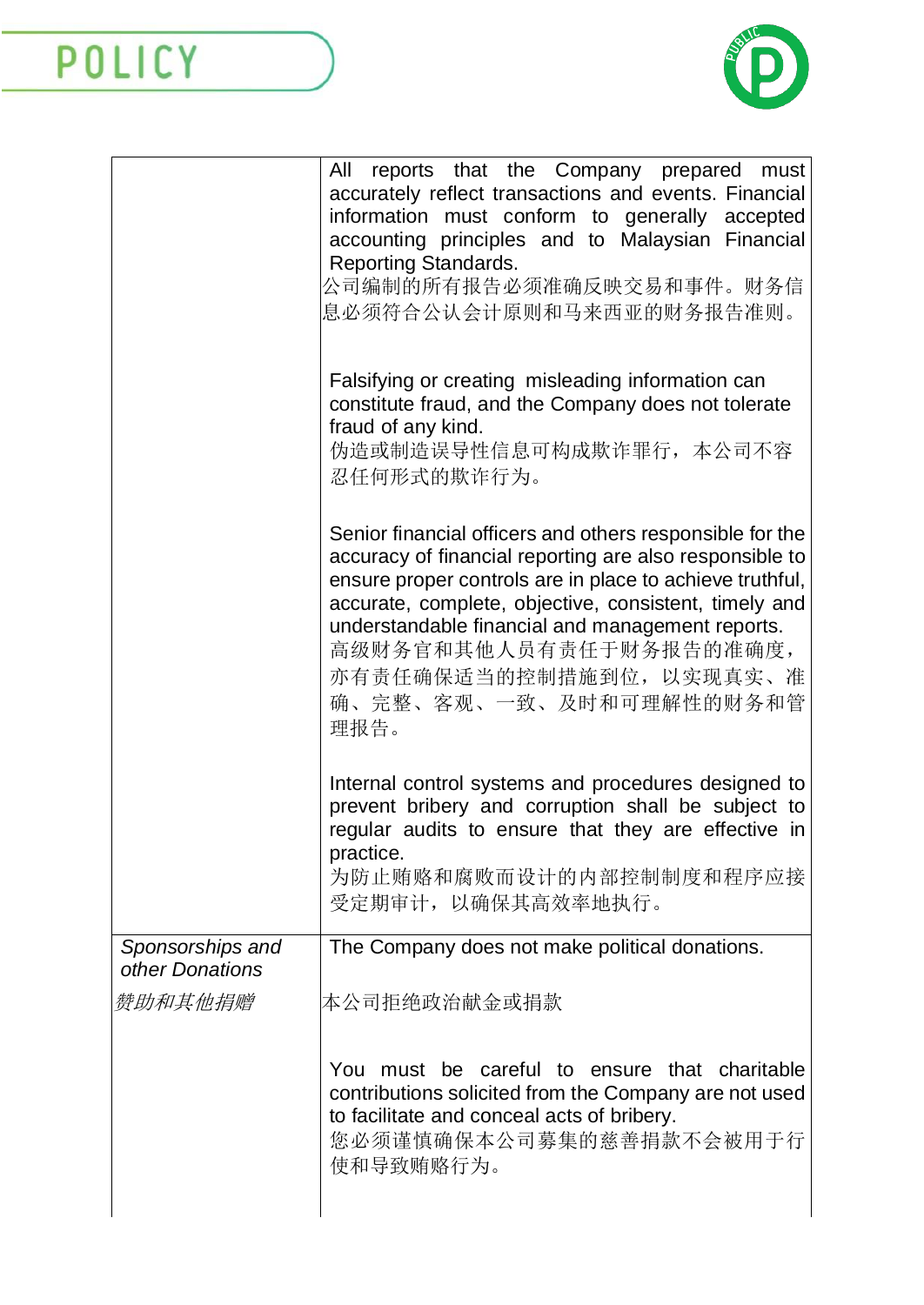

|                                        | The Company may undertake sponsorships to<br>enhance the Company's reputation as a good<br>corporate citizen. The Company may support events<br>and organisations that are aligned with our brand,<br>corporate values and business objectives.<br>Sponsorships should contribute to positive perceptions<br>of our brand and support the Company's vision.                                                                                                                                                                                                          |
|----------------------------------------|----------------------------------------------------------------------------------------------------------------------------------------------------------------------------------------------------------------------------------------------------------------------------------------------------------------------------------------------------------------------------------------------------------------------------------------------------------------------------------------------------------------------------------------------------------------------|
|                                        | 本公司可以提供赞助, 以提升公司作为良心企业的声<br>誉。公司可以支持与我们的品牌、企业价值观和业务<br>目标一致的活动和组织。赞助应有助于提升我们正面<br>的品牌和支撑公司的愿景。                                                                                                                                                                                                                                                                                                                                                                                                                                                                       |
|                                        | Any decision or approval regarding sponsorships and<br>donations must be made through the Company's<br>limits of authority processes or in the absence thereof,<br>by the Board of Directors.<br>所有赞助和捐赠的决定或批准必须依据公司的权限程<br>序。如果没有权限程序, 则由董事会作出决策。                                                                                                                                                                                                                                                                                                                   |
| Breach reporting and<br>whistleblowing | The Company supports reporting of illegal or improper<br>conduct, provided you have reasonable grounds for<br>your concern                                                                                                                                                                                                                                                                                                                                                                                                                                           |
| 违规举报                                   | 在拥有合理的依据下,公司支持举报违法或不当行为。                                                                                                                                                                                                                                                                                                                                                                                                                                                                                                                                             |
|                                        | If you have a concern about illegal or improper<br>conduct occurring in relation to our business, we<br>encourage you to report your concern to the<br>Compliance Officer. Alternatively, if you prefer, you<br>may make a report through the whistleblower service<br>provided by Deloitte Halo. Deloitte Halo is operated<br>and managed by a third party, which is not related to<br>the Company. Deloitte Halo offers:<br>如果您对有牵连于我们公司业务中的违法或不当行为<br>而感到担忧,我们鼓励您向合规专员举报。或如果您<br>愿意, 您可以通过德勤光环(Deloitte Halo)提供的举<br>报服务进行举报。德勤光环(Deloitte Halo)是由独立<br>第三方运营和管理。 |
|                                        | 德勤光环 (Deloitte Halo) 提供:                                                                                                                                                                                                                                                                                                                                                                                                                                                                                                                                             |
|                                        | A confidential way for people to report illegal or<br>improper conduct occurring within the Company<br>without fear of detriment;<br>以保密方式举报公司内部发生的违法或不当行为, 您<br>不必担心受到危害;                                                                                                                                                                                                                                                                                                                                                                                           |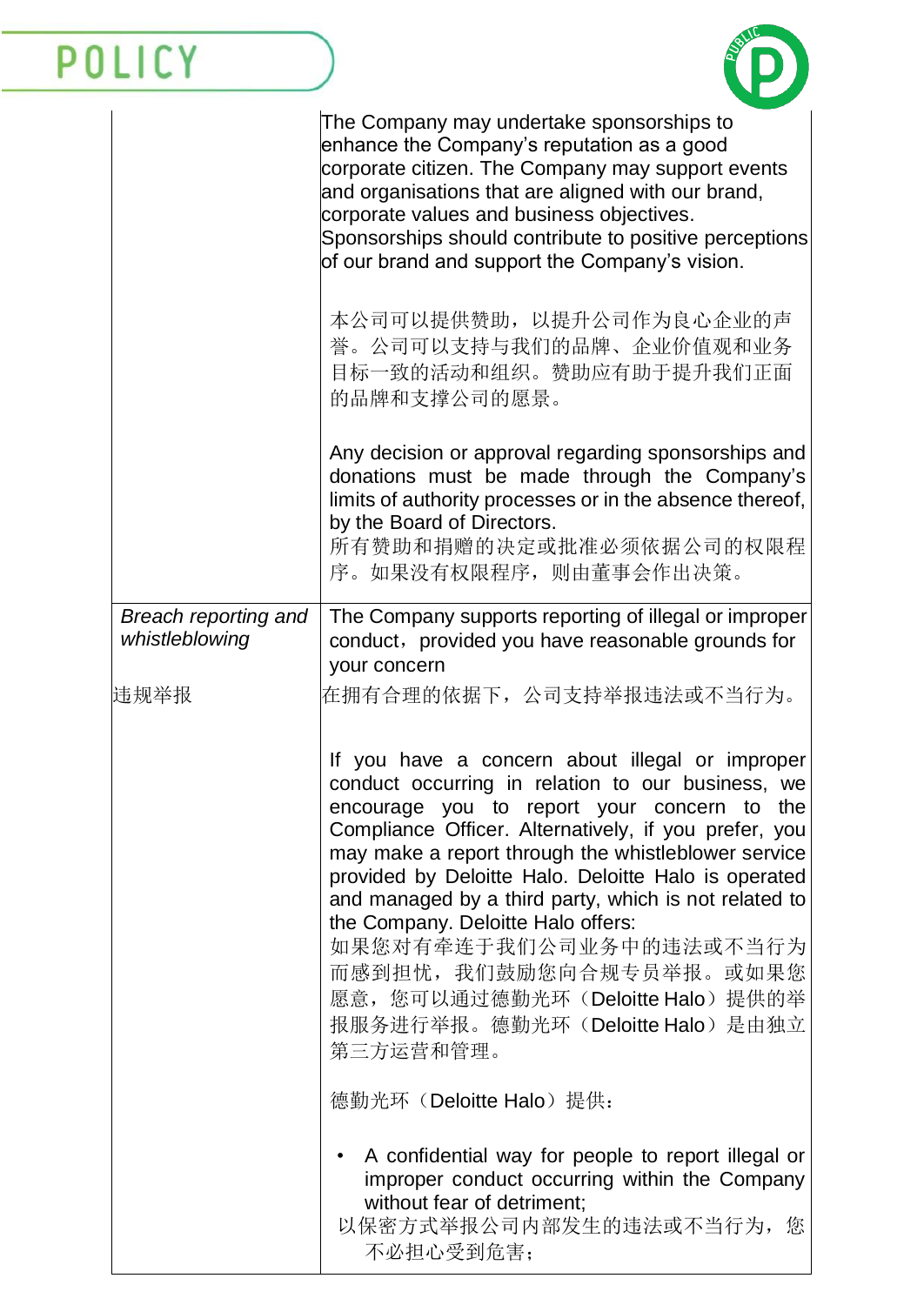

| • The choice to maintain anonymous;<br>•选择保持匿名;                                                                                                                                                                                                                                                                                                                                                                                                                                                                                                                             |
|-----------------------------------------------------------------------------------------------------------------------------------------------------------------------------------------------------------------------------------------------------------------------------------------------------------------------------------------------------------------------------------------------------------------------------------------------------------------------------------------------------------------------------------------------------------------------------|
| • Web-based reporting; and<br>通过网站进行举报,和                                                                                                                                                                                                                                                                                                                                                                                                                                                                                                                                    |
| • 24-hour access, seven days a week.<br>• 全天候 24 小时举报服务                                                                                                                                                                                                                                                                                                                                                                                                                                                                                                                     |
| However, it is also open to you to provide information<br>to appropriate governmental authorities regarding a<br>potential violation of law. You are not required to make<br>a report to the Company prior to reporting a matter to<br>a regulator, although we would encourage you to do<br>so. We recommend that you seek independent legal<br>advice, (which would be at your own cost), before<br>making a report to an external body.<br>除此之外, 您也可以向有关政府当局提供有关潜在违<br>法行为的信息。在向监管机构举报时, 您不必事先向<br>公司内部举报, 尽管我们鼓励您向我们汇报。我们建<br>议您向有关政府当局举报之前, 寻求独立的法律意见<br>(相关费用由您自行承担)。 |
| There are additional protections under applicable<br>whistleblower laws for those making a report under<br>this Policy, including protection from legal action for<br>making a disclosure. This does not include protection<br>from any legal action for illegal or improper conduct<br>you may have engaged in that is revealed as a result<br>of your report.<br>根据适用的举报法律法规, 对举报人提供额外保护,<br>包括对举报人提供的法律免责保护。当然,这项法律<br>免责并不包括您的非法或不当举报所引起的任何法律<br>诉讼。                                                                                                                    |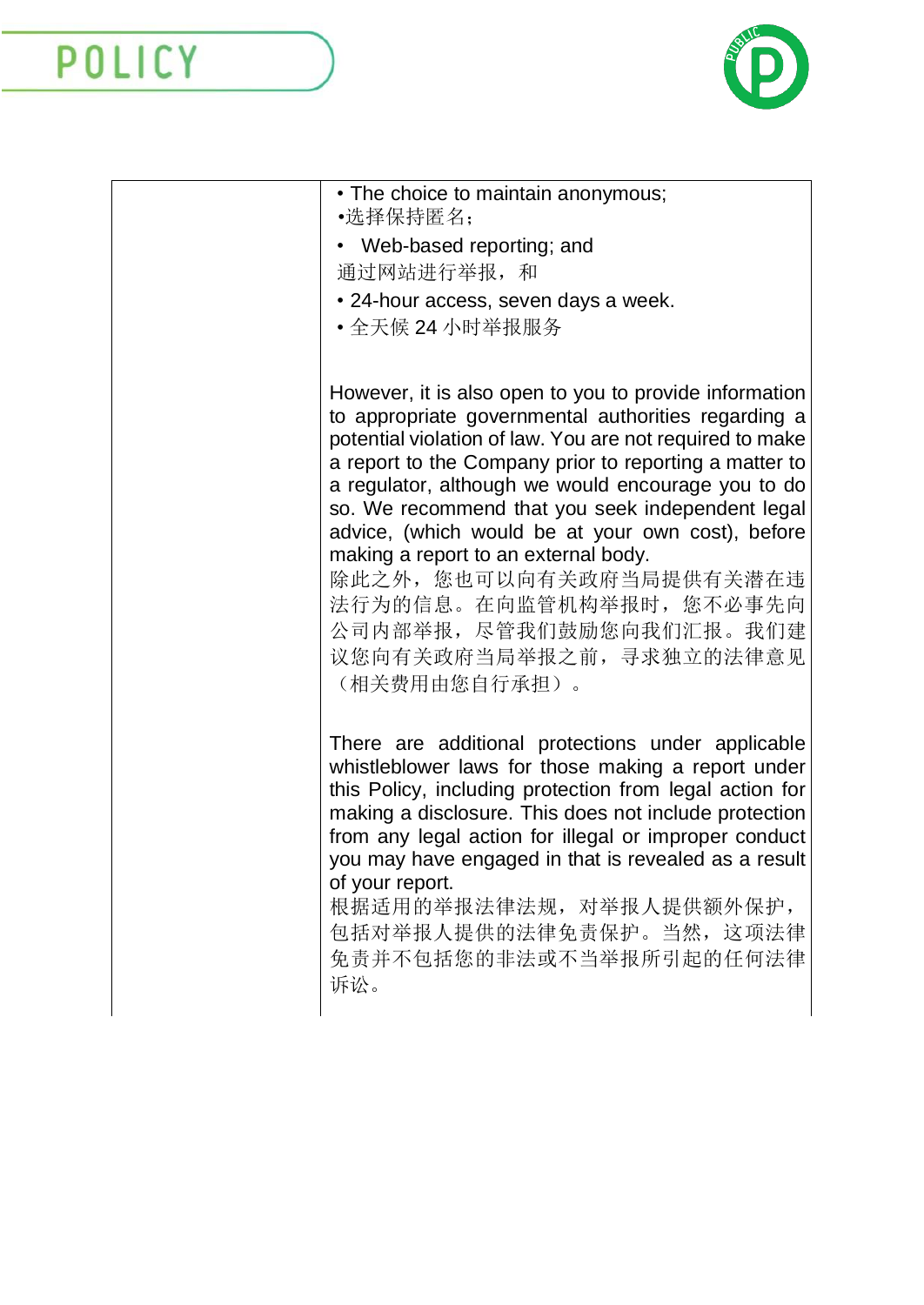

The Company does not tolerate the taking of detrimental action against individuals for making a report under this Policy. Any person who takes or threatens to take detrimental action in reprisal will be subject to disciplinary action, which may include dismissal or termination of engagement. If an individual believes that they have been, or are likely to be, disadvantaged in any way because they have made a disclosure, or becomes aware of victimisation or retaliation against another for making such a disclosure, they are encouraged to report this under this Policy.

本公司不会容忍对举报人采取报复行动的行为。任何 威胁或采取报复行动的人士将受到纪律处分,包括解 雇或终止聘用。如果任何举报人认为他们已经或可能 处于任何不利地位,或意识到他人因举报而受到危害 或报复,他们应该根据本政策进行汇报。

Disciplinary action may be taken if this Policy is breached. This may include action up to and including dismissal in appropriate circumstances and/or reference to appropriate law enforcement authorities. If you are not one of our employees, we may terminate your engagement or appointment, or take other appropriate corrective action. This may include reference to appropriate law enforcement authorities.

如果违反此政策,可能会受到纪律处分。这包括在适 当情况下采取行动,解雇和/或向适当的执法当局举 报。如果您不是我们的员工,我们可能会终止您的聘 用或任命,或采取其他适当的纠正措施,包括向有关 执法当局上报。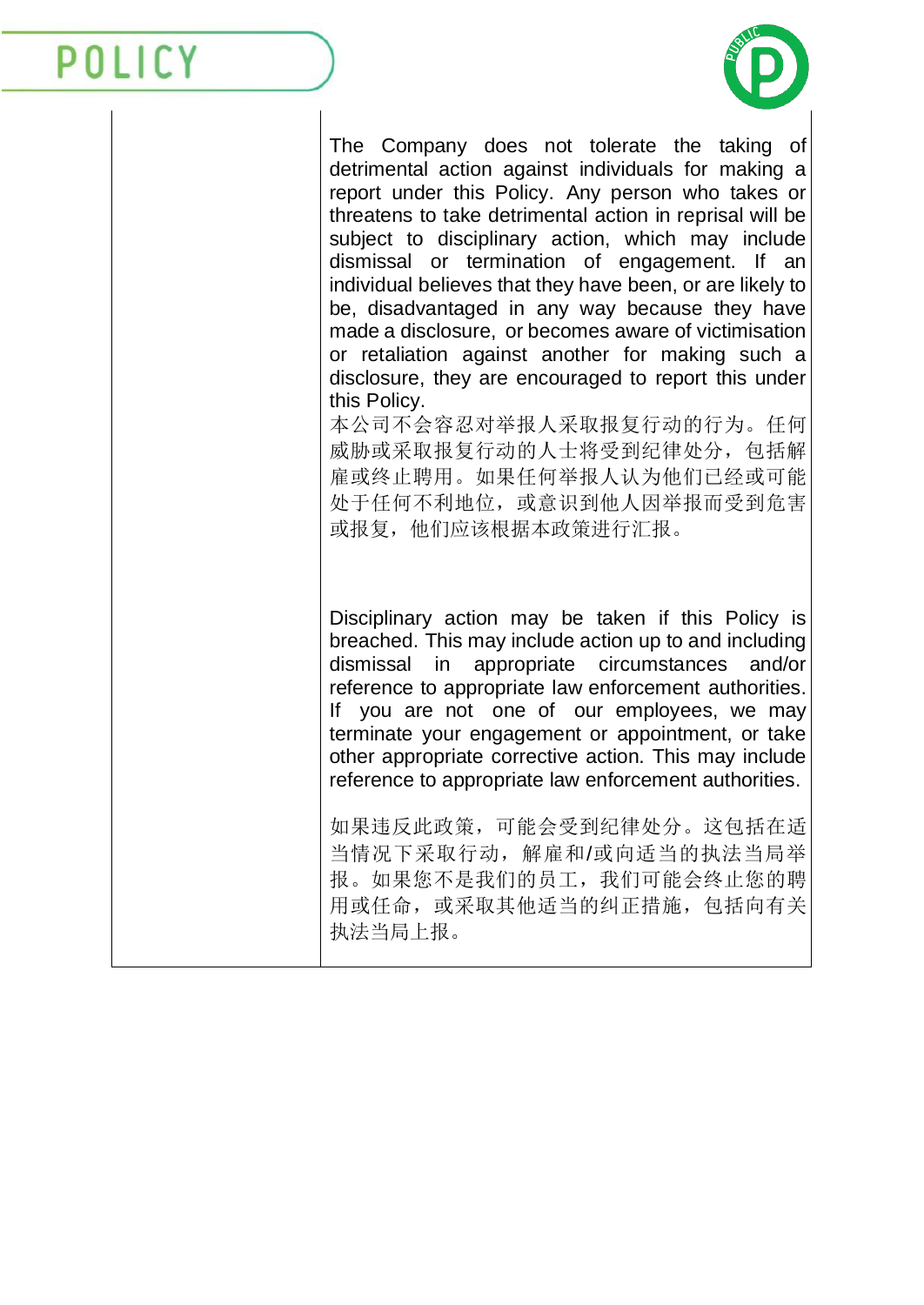

| We must be familiar<br>with the policies, | <b>Policies &amp; Procedures</b><br>政策和程序                                                                                                                                                                                                                                                               |
|-------------------------------------------|---------------------------------------------------------------------------------------------------------------------------------------------------------------------------------------------------------------------------------------------------------------------------------------------------------|
| procedures and<br>controls that relate to |                                                                                                                                                                                                                                                                                                         |
| our work                                  |                                                                                                                                                                                                                                                                                                         |
| 关的政策、程序和控制<br>措施                          | 我们必须熟悉与工作有 We must make ourselves aware of the Company's<br>policies and procedures which apply to us and our<br>roles.                                                                                                                                                                                 |
|                                           | 我们必须了解适用于我们和本身工作职责的公司政策和<br>程序。                                                                                                                                                                                                                                                                         |
|                                           | We must be clear on our limits of authority and never<br>exceed those limits by committing the Company<br>verbally, in writing or by e-mail.<br>我们必须明确清楚自己的职责权限,决不能通过口<br>头、书面或电子邮件的方式超越这些权限。                                                                                                           |
|                                           | The Company's officers and employees (if any) are<br>expected to undertake all applicable training<br>programmes provided by the Company which are<br>designed to help you understand and comply with<br>our policies and procedures<br>公司的高级职员和员工(如有)应接受公司提供的所<br>有适用培训计划, 这些计划旨在帮助您理解和遵守我<br>们的政策和程序。 |
|                                           |                                                                                                                                                                                                                                                                                                         |

7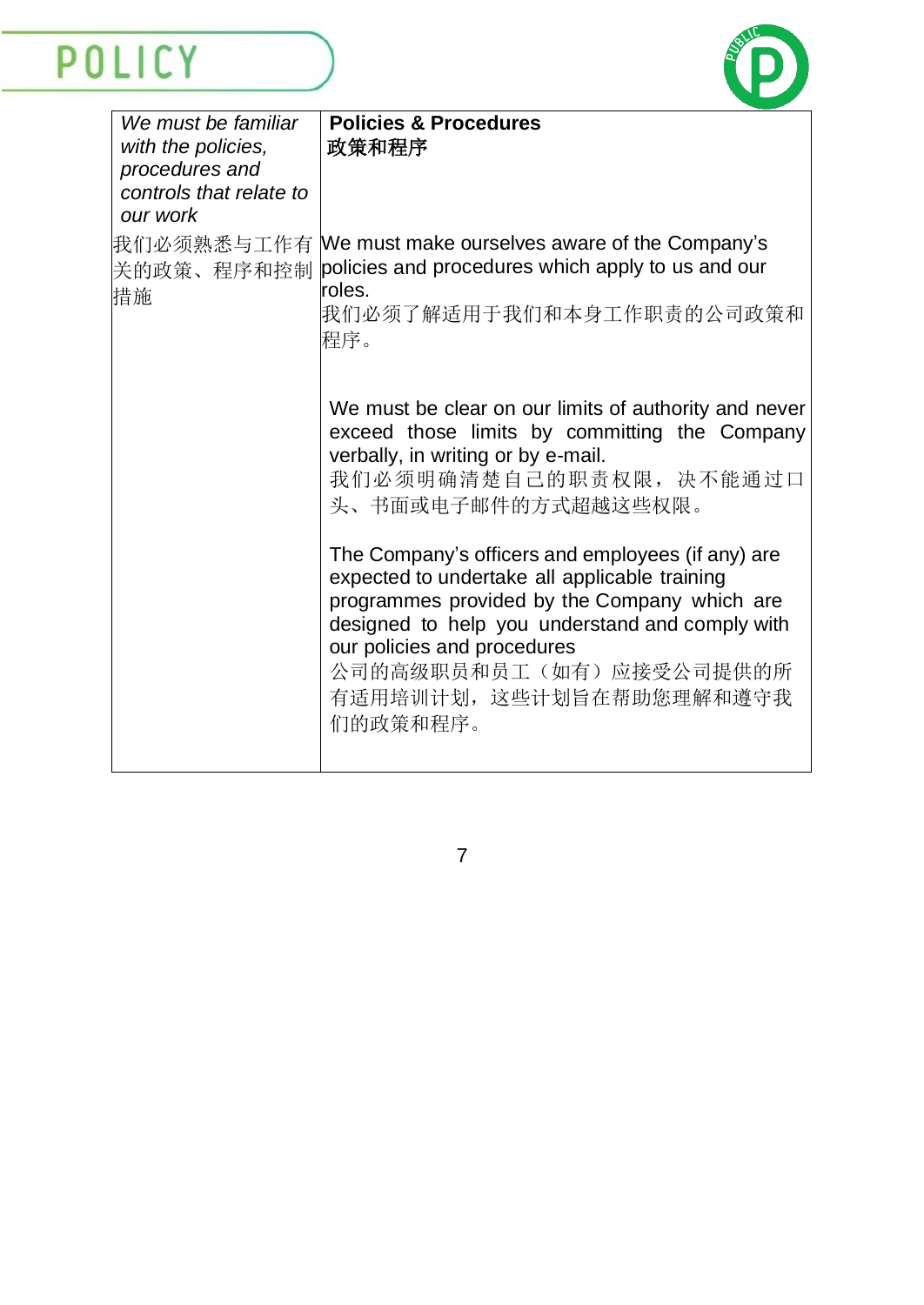

|                                                                           | Breaches of limits of authority or procedures detailed<br>in such a document will be subject to appropriate<br>disciplinary action, which may include termination of<br>employment or engagement/contract, as the case<br>may be.<br>违反权限守则或程序将受到适当的纪律处分, 其中可能<br>包括终止雇佣或聘用/合同(视情况而定)                                                                                                                                |
|---------------------------------------------------------------------------|----------------------------------------------------------------------------------------------------------------------------------------------------------------------------------------------------------------------------------------------------------------------------------------------------------------------------------------------------------------------------------------------------------------------|
| Record-keeping<br>记录保存                                                    | Documents and records must be retained for a<br>minimum of 7 years or in accordance with the law. If<br>you are unclear about whether a document or record<br>should be retained or destroyed, please contact the<br>assisting compliance officer.<br>文件和记录必须保存至少 7 年或依法保存。如果您不<br>清楚是否应保留或销毁文件或记录, 请联系相关合规<br>专员助理。                                                                                                 |
| Communication of this<br>Policy to business<br>partners<br>向商业伙伴传达本政<br>策 | This Policy shall be communicated to all suppliers,<br>contractors, business partners and any third parties at<br>the outset of business relations, and as appropriate<br>thereafter.<br>本政策应在业务关系开始时以及之后酌情传达给所有<br>供应商、承包商、商业伙伴和任何第三方。                                                                                                                                                                              |
| Questionable<br>behavior<br>可疑行为                                          | <b>Behaviour</b><br>行为                                                                                                                                                                                                                                                                                                                                                                                               |
| - we must take action<br>我们必须采取行动                                         | If you have any doubts as to whether a particular<br>conduct breaches this Policy, you are encouraged to<br>take action. In the normal course, concerns should be<br>raised with the Compliance Officer. Likewise,<br>concerns about unethical or illegal business conduct<br>can be reported to the Compliance Officer.<br>如果您质疑某一行为是否违反本政策, 我们鼓励您采<br>取行动。在正常的情况下, 您应向合规专员提出举<br>报。同样的, 您也可向合规专员举报不道德或非法的<br>商业行为。 |